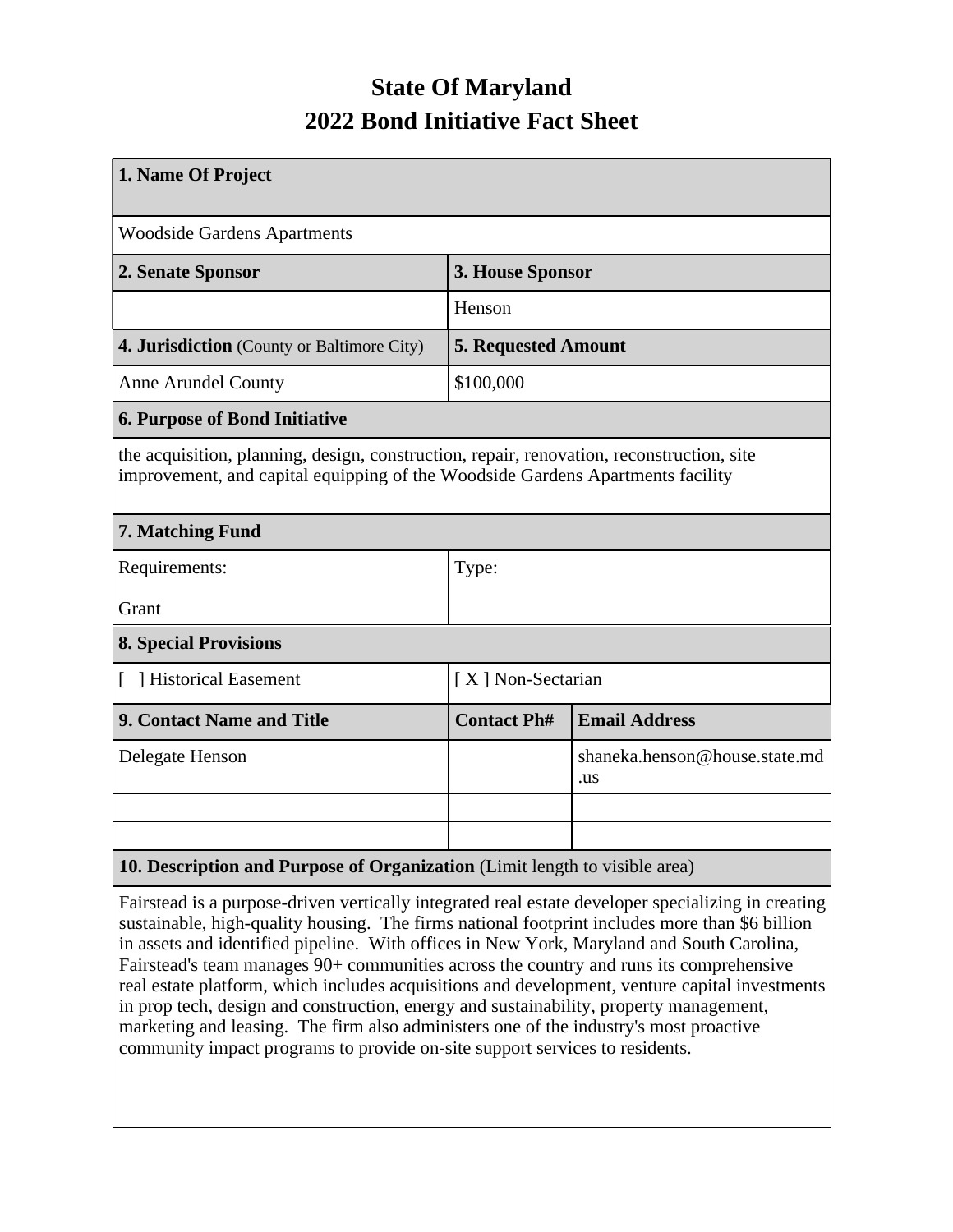## **11. Description and Purpose of Project** (Limit length to visible area)

The LBI funds would be used to support the design, permitting and installation of a 1/10 mile track on the Woodside property as well as the requisite infrastructure and improved landscaping supporting the new track area. The proposed 1/10 mile track will provide a safe walking/running/cycling track for the community. The track will be located within the Woodside development, adjacent to the planned new management office and the existing playground, and will further healthy active use of the property.

*Round all amounts to the nearest \$1,000. The totals in Items 12 (Estimated Capital Costs) and 13 (Proposed Funding Sources) must match. The proposed funding sources must not include the value of real property unless an equivalent value is shown under Estimated Capital Costs.*

| 12. Estimated Capital Costs                                            |           |  |  |  |
|------------------------------------------------------------------------|-----------|--|--|--|
| <b>Acquisition</b>                                                     |           |  |  |  |
| <b>Design</b>                                                          | \$30,000  |  |  |  |
| Construction                                                           | \$335,000 |  |  |  |
| Equipment                                                              |           |  |  |  |
| <b>Total</b>                                                           | \$365,000 |  |  |  |
| 13. Proposed Funding Sources - (List all funding sources and amounts.) |           |  |  |  |
| LBI                                                                    | \$100,000 |  |  |  |
|                                                                        |           |  |  |  |
|                                                                        |           |  |  |  |
|                                                                        |           |  |  |  |
|                                                                        |           |  |  |  |
|                                                                        |           |  |  |  |
|                                                                        |           |  |  |  |
|                                                                        |           |  |  |  |
|                                                                        |           |  |  |  |
|                                                                        |           |  |  |  |
|                                                                        |           |  |  |  |
| <b>Total</b>                                                           | \$100,000 |  |  |  |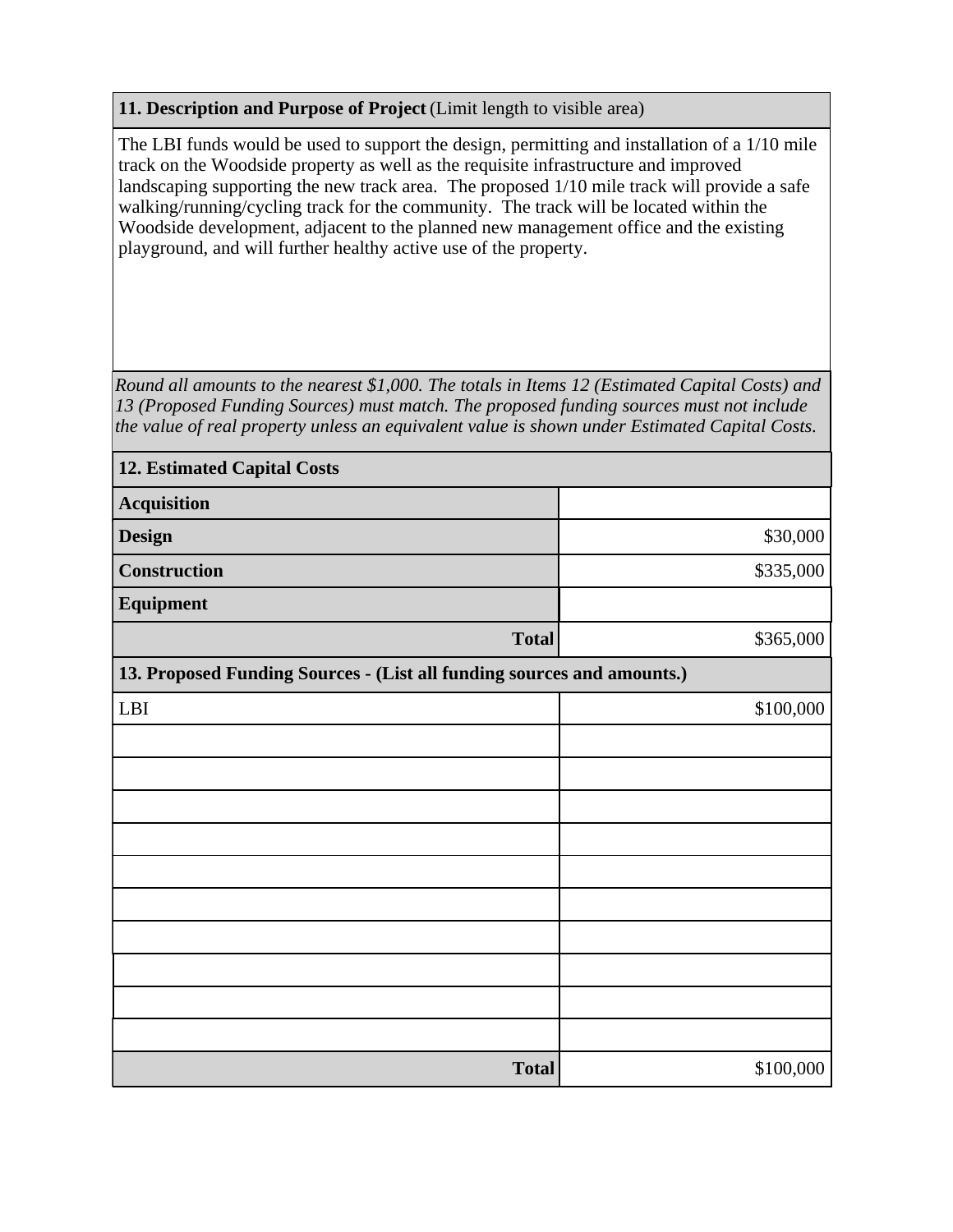| 14. Project Schedule (Enter a date or one of the following in each box. N/A, TBD or Complete)                                                            |              |                        |                                        |                                                                                         |                                                        |                                                                   |         |                                                                                              |  |
|----------------------------------------------------------------------------------------------------------------------------------------------------------|--------------|------------------------|----------------------------------------|-----------------------------------------------------------------------------------------|--------------------------------------------------------|-------------------------------------------------------------------|---------|----------------------------------------------------------------------------------------------|--|
| <b>Begin Design</b>                                                                                                                                      |              | <b>Complete Design</b> |                                        |                                                                                         | <b>Begin Construction</b>                              |                                                                   |         | <b>Complete Construction</b>                                                                 |  |
| 6/15/22                                                                                                                                                  |              | 8/1/22                 | 7/1/23                                 |                                                                                         |                                                        |                                                                   |         | 10/1/23                                                                                      |  |
| <b>15. Total Private Funds</b><br>and Pledges Raised                                                                                                     |              |                        |                                        | <b>16. Current Number of People</b><br><b>Served Annually at Project</b><br><b>Site</b> |                                                        |                                                                   |         | 17. Number of People to be<br><b>Served Annually After the</b><br><b>Project is Complete</b> |  |
|                                                                                                                                                          |              |                        |                                        | 382                                                                                     |                                                        |                                                                   | 382     |                                                                                              |  |
|                                                                                                                                                          |              |                        |                                        |                                                                                         |                                                        | 18. Other State Capital Grants to Recipients in the Past 15 Years |         |                                                                                              |  |
| <b>Legislative Session</b>                                                                                                                               |              |                        | <b>Amount</b>                          |                                                                                         | <b>Purpose</b>                                         |                                                                   |         |                                                                                              |  |
|                                                                                                                                                          |              |                        |                                        |                                                                                         |                                                        |                                                                   |         |                                                                                              |  |
|                                                                                                                                                          |              |                        |                                        |                                                                                         |                                                        |                                                                   |         |                                                                                              |  |
|                                                                                                                                                          |              |                        |                                        |                                                                                         |                                                        |                                                                   |         |                                                                                              |  |
| 19. Legal Name and Address of Grantee                                                                                                                    |              |                        |                                        |                                                                                         |                                                        | <b>Project Address (If Different)</b>                             |         |                                                                                              |  |
| <b>Woodside Preservation LP</b><br>4550 Montgomery Avenue<br>Suite 450<br>Bethesda, Maryland 20814<br>$c/\alpha$ Catherine Fennell catherine fennell@fai |              |                        |                                        | <b>Woodside Gardens</b><br>705 Newtowne Drive<br>Annapolis, Maryland 21401              |                                                        |                                                                   |         |                                                                                              |  |
| 20. Legislative District in<br><b>Which Project is Located</b>                                                                                           |              |                        |                                        | 30A - Anne Arundel County                                                               |                                                        |                                                                   |         |                                                                                              |  |
| 21. Legal Status of Grantee (Please Check One)                                                                                                           |              |                        |                                        |                                                                                         |                                                        |                                                                   |         |                                                                                              |  |
| <b>Local Govt.</b>                                                                                                                                       |              |                        | <b>For Profit</b>                      |                                                                                         | <b>Non Profit</b>                                      |                                                                   | Federal |                                                                                              |  |
| $\begin{bmatrix} 1 \end{bmatrix}$                                                                                                                        |              |                        | [X]                                    |                                                                                         | $\begin{bmatrix} 1 \end{bmatrix}$<br>$\lceil \ \rceil$ |                                                                   |         |                                                                                              |  |
| 22. Grantee Legal Representative                                                                                                                         |              |                        | 23. If Match Includes Real Property:   |                                                                                         |                                                        |                                                                   |         |                                                                                              |  |
| Name:                                                                                                                                                    | Seth Hoffman |                        |                                        |                                                                                         |                                                        | <b>Has An Appraisal</b><br><b>Been Done?</b>                      |         | Yes/No                                                                                       |  |
| <b>Phone:</b>                                                                                                                                            |              | 646-973-5589           |                                        |                                                                                         |                                                        |                                                                   |         |                                                                                              |  |
| <b>Address:</b>                                                                                                                                          |              |                        | If Yes, List Appraisal Dates and Value |                                                                                         |                                                        |                                                                   |         |                                                                                              |  |
|                                                                                                                                                          |              |                        |                                        |                                                                                         |                                                        |                                                                   |         |                                                                                              |  |
|                                                                                                                                                          |              |                        |                                        |                                                                                         |                                                        |                                                                   |         |                                                                                              |  |
|                                                                                                                                                          |              |                        |                                        |                                                                                         |                                                        |                                                                   |         |                                                                                              |  |
|                                                                                                                                                          |              |                        |                                        |                                                                                         |                                                        |                                                                   |         |                                                                                              |  |
|                                                                                                                                                          |              |                        |                                        |                                                                                         |                                                        |                                                                   |         |                                                                                              |  |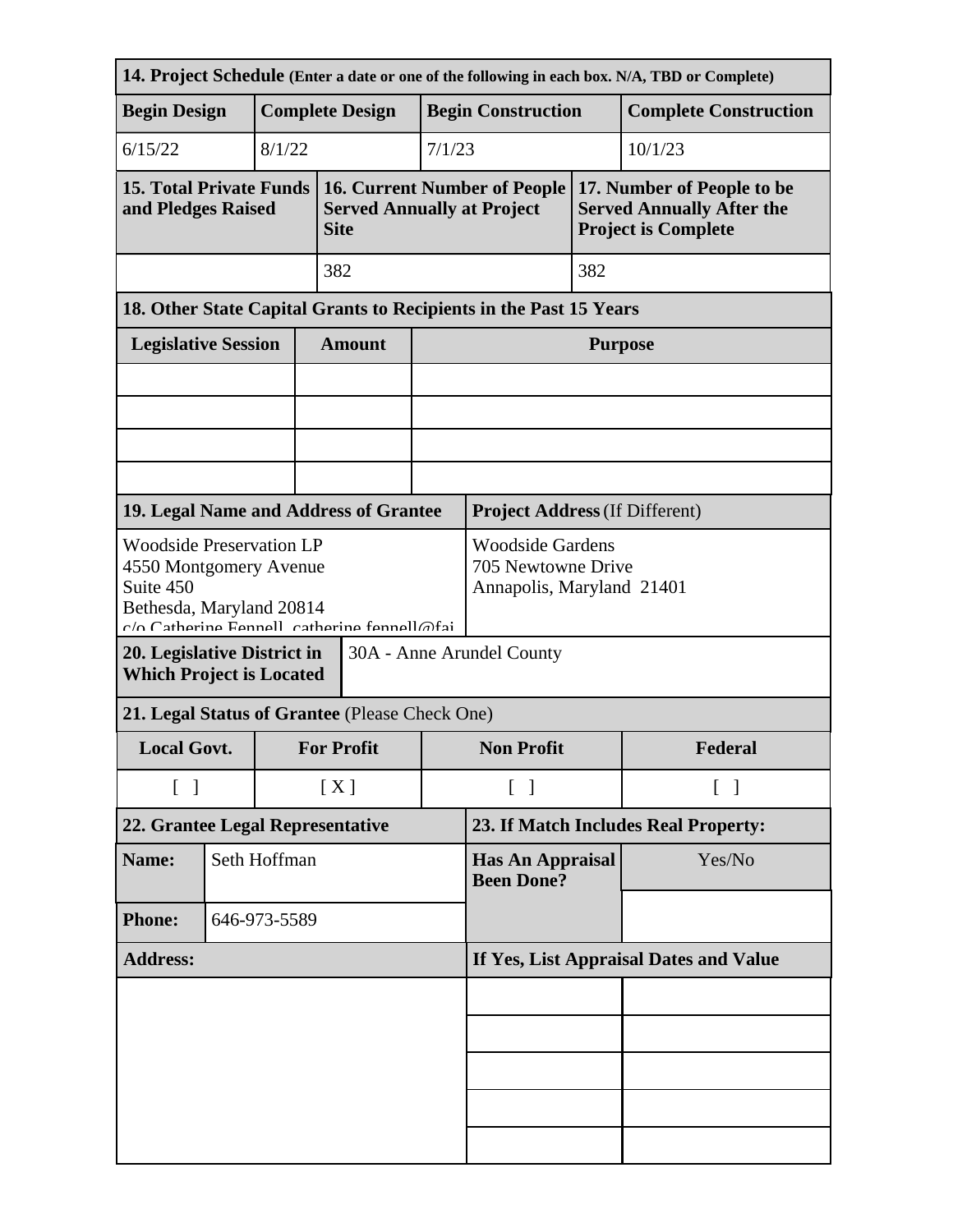| 24. Impact of Project on Staffing and Operating Cost at Project Site                         |                                                                                      |                          |                                           |                                             |  |  |  |
|----------------------------------------------------------------------------------------------|--------------------------------------------------------------------------------------|--------------------------|-------------------------------------------|---------------------------------------------|--|--|--|
| Current # of<br><b>Employees</b>                                                             | Projected # of<br><b>Employees</b>                                                   |                          | <b>Current Operating</b><br><b>Budget</b> | <b>Projected Operating</b><br><b>Budget</b> |  |  |  |
| $\overline{7}$                                                                               | 7                                                                                    |                          |                                           |                                             |  |  |  |
|                                                                                              | 25. Ownership of Property (Info Requested by Treasurer's Office for bond purposes)   |                          |                                           |                                             |  |  |  |
| A. Will the grantee own or lease (pick one) the property to be improved?<br>Own              |                                                                                      |                          |                                           |                                             |  |  |  |
| B. If owned, does the grantee plan to sell within 15 years?<br>N <sub>o</sub>                |                                                                                      |                          |                                           |                                             |  |  |  |
| C. Does the grantee intend to lease any portion of the property to others?<br>N <sub>o</sub> |                                                                                      |                          |                                           |                                             |  |  |  |
|                                                                                              | D. If property is owned by grantee any space is to be leased, provide the following: |                          |                                           |                                             |  |  |  |
|                                                                                              | <b>Lessee</b>                                                                        | <b>Terms of</b><br>Lease | Cost<br><b>Covered</b><br>by Lease        | <b>Square</b><br>Footage<br><b>Leased</b>   |  |  |  |
|                                                                                              | N/A                                                                                  |                          |                                           |                                             |  |  |  |
|                                                                                              |                                                                                      |                          |                                           |                                             |  |  |  |
|                                                                                              |                                                                                      |                          |                                           |                                             |  |  |  |
|                                                                                              |                                                                                      |                          |                                           |                                             |  |  |  |
|                                                                                              |                                                                                      |                          |                                           |                                             |  |  |  |
|                                                                                              |                                                                                      |                          |                                           |                                             |  |  |  |
|                                                                                              | E. If property is leased by grantee - Provide the following:                         |                          |                                           |                                             |  |  |  |
| <b>Name of Leaser</b>                                                                        |                                                                                      |                          | <b>Length of</b><br>Lease                 | <b>Options to Renew</b>                     |  |  |  |
|                                                                                              | N/A                                                                                  |                          |                                           |                                             |  |  |  |
|                                                                                              |                                                                                      |                          |                                           |                                             |  |  |  |
|                                                                                              |                                                                                      |                          |                                           |                                             |  |  |  |
|                                                                                              |                                                                                      |                          |                                           |                                             |  |  |  |
|                                                                                              |                                                                                      |                          |                                           |                                             |  |  |  |
|                                                                                              |                                                                                      |                          |                                           |                                             |  |  |  |
| <b>26. Building Square Footage:</b>                                                          |                                                                                      |                          |                                           |                                             |  |  |  |
|                                                                                              | <b>Current Space GSF</b><br>154,782                                                  |                          |                                           |                                             |  |  |  |
| <b>Space to be Renovated GSF</b>                                                             |                                                                                      |                          | 157,368 (existing reno plus 2,586 new     |                                             |  |  |  |
| <b>New GSF</b>                                                                               |                                                                                      |                          | 157,368                                   |                                             |  |  |  |